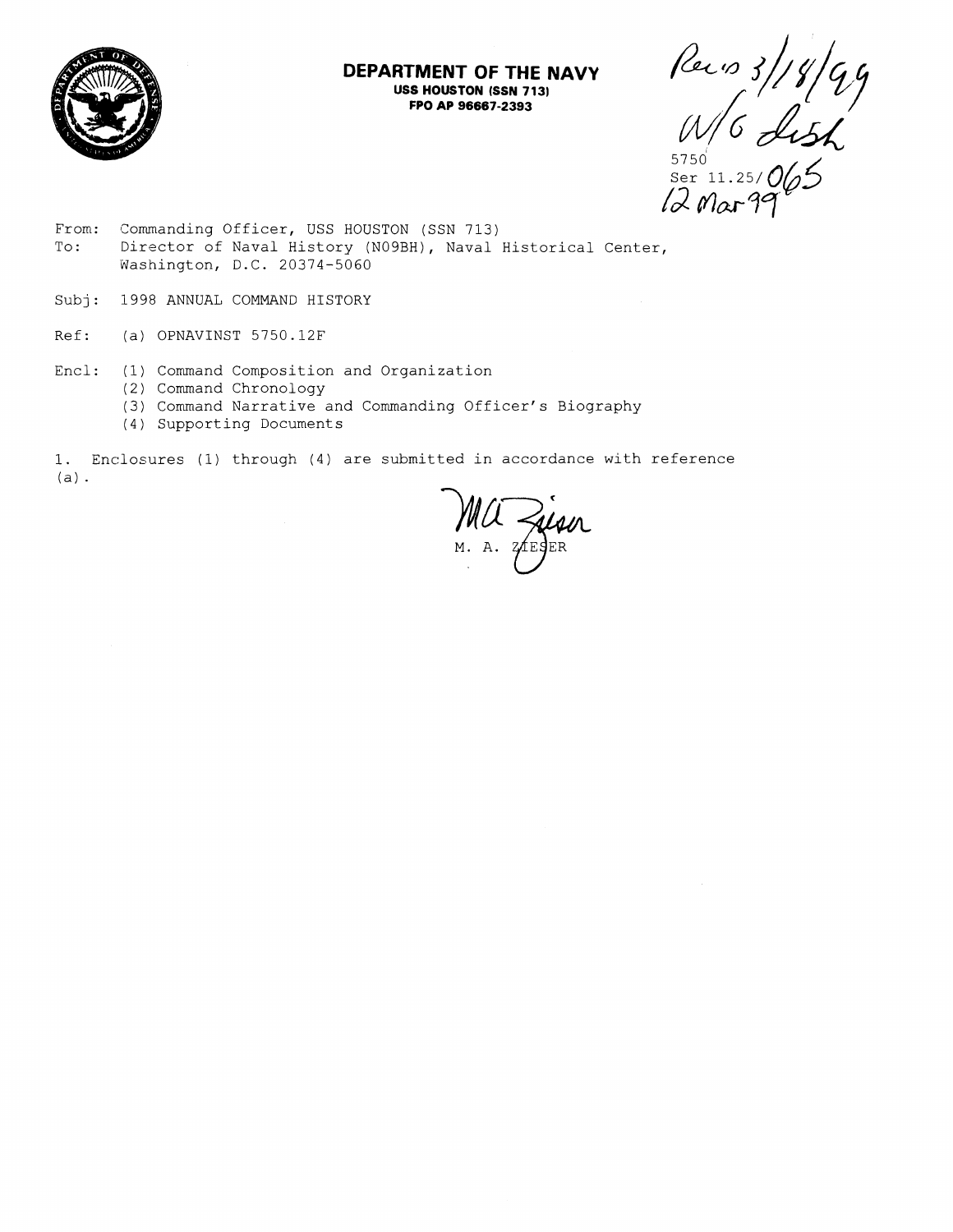#### COMMAND COMPOSITION **AND** ORGANIZATION

1. USS HOUSTON'S MISSION: USS HOUSTON (SSN 713) is a Los Angeles Class nuclear powered fast attack submarine that was designed primarily as a high speed escort for carrier task forces. She supports national military objectives with the ability to carry the fight to the enemy at sea or on land with torpedoes and cruise missiles. Because of her stealth, HOUSTON in the ideal platform for such missions as Anti-Submarine Warfare, Anti-Surface Warfare, Strike Warfare, Mine Warfare, Special Forces Operations, Intelligence Gathering, and Search and Rescue.

2. ORGANIZATONAL STRUCTURE: USS HOUSTON is one of five nuclear powered submarines attached to Submarine Squadron Eleven, homeported in San Diego, California. USS HOUSTON'S Immediate Senior in Command (ISIC) is Commander, Submarine Squadron Eleven.

3. COMMANDING OFFICER PROFILE: USS HOUSTON is commanded by MICHAEL A. ZIESER, Commander, USN. Commander ZIESER, a native of graduated from the United States Naval Academy in 1980. He relieved as the Commanding Officer of USS HOUSTON on 30 January 1998.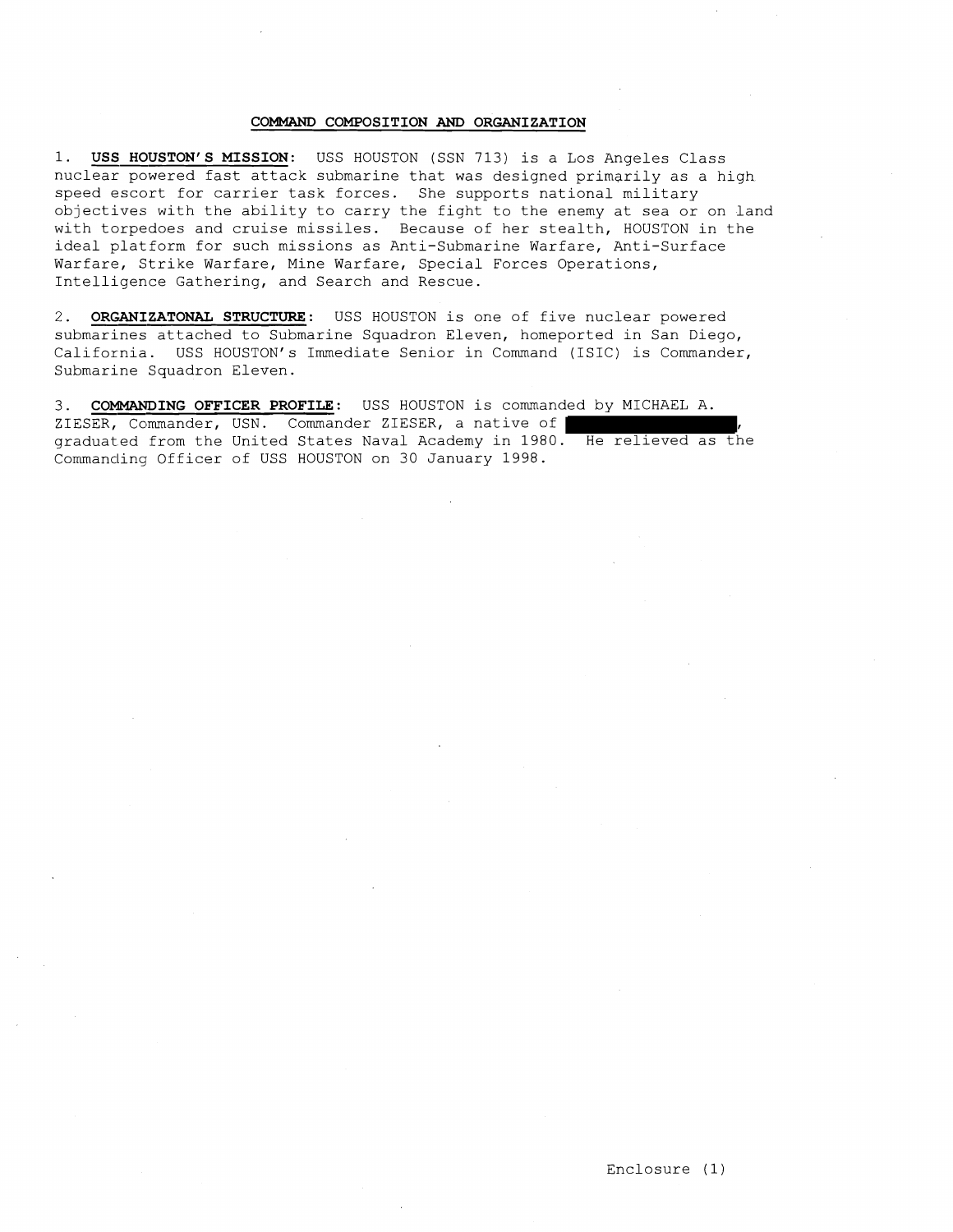# USS HOUSTON (SSN 713)

 $\sim$   $\sim$ 

 $\sim 10^6$ 

# COMMAND CHRONOLOGY

# 1998

| $01$ JAN $-$ 05 JAN               | INPORT SAN DIEGO, CA; HOLIDAY STAND-DOWN                                                                                                                 |
|-----------------------------------|----------------------------------------------------------------------------------------------------------------------------------------------------------|
| 05 JAN - 11 JAN                   | TRANSIT TO SEAFAC, AK                                                                                                                                    |
| 11 JAN - 13 JAN                   | ACOUSTIC TRAILS, SEAFAC, AK                                                                                                                              |
| 13 JAN - 18 JAN                   | TRANSIT TO SAN DIEGO                                                                                                                                     |
| 19 JAN                            | INPORT SAN DIEGO, CA                                                                                                                                     |
|                                   | 19 JAN - 22 JAN UNDERWAY FOR LOCAL OPERATIONS                                                                                                            |
| 22 JAN - 26 JAN                   | INPORT SAN DIEGO, CA                                                                                                                                     |
| 26 JAN - 28 JAN                   | UNDERWAY FOR LOCAL OPERATIONS; COMPLETED<br>OPERATIONAL REACTOR SAFEGUARDS EXAMINATION (ORSE)                                                            |
| 28 JAN - 30 JAN                   | INPORT SAN DIEGO, CA                                                                                                                                     |
| 30 JAN<br>$\mathcal{A}=\{1,2,3\}$ | CHANGE OF COMMAND, COMMANDER MICHAEL A. ZIESER<br>RELIEVES AS COMMANDING OFFICER                                                                         |
| $30$ JAN $-$ 06 MAR               | INPORT SAN DIEGO, CA; FMAV WITH USS MCKEE                                                                                                                |
| 06 MAR - 08 MAR                   | UNDERWAY FOR LOCAL OPERATIONS; CONDUCTED A<br>COORDINATED SUBMARINE RADIATED NOISE ANALYSIS (CSRNA)                                                      |
| 08 MAR $- 16$ MAR                 | INPORT SAN DIEGO, CA                                                                                                                                     |
| 16 MAR - 27 MAR                   | UNDERWAY FOR LOCAL OPERATIONS; COMPLETED<br>TACTICAL WEAPONS PROFICIENCY (TWP)                                                                           |
| 27 MAR - 30 MAR                   | INPORT SAN DIEGO, CA                                                                                                                                     |
|                                   |                                                                                                                                                          |
| 03 APR - 06 APR                   | INPORT SAN DIEGO, CA                                                                                                                                     |
|                                   | 06 APR - 09 APR    UNDERWAY FOR LOCAL OPERATIONS; COMPLETED<br>TACTICAL READINESS EVALUATION (TRE) AND PRE-OVERSEES<br>MOVEMENT CERTIFICATION (POMCERT). |
| 09 APR - 27 APR                   | INPORT SAN DIEGO, CA; FINAL LOADOUT                                                                                                                      |
| 27 APR - 28 APR                   | UNDERWAY FOR LOCAL OPERATIONS; CONDUCTED A<br>COORDINATED SUBMARINE RADIATED NOISE ANALYSIS (CSRNA)                                                      |
| 28 APR - 01 MAY                   | INPORT SAN DIEGO, CA                                                                                                                                     |
| 01 MAY - 09 MAY                   | TRANSIT TO WESTERN PACIFIC                                                                                                                               |

 $\mathcal{L}_{\text{max}}$  and  $\mathcal{L}_{\text{max}}$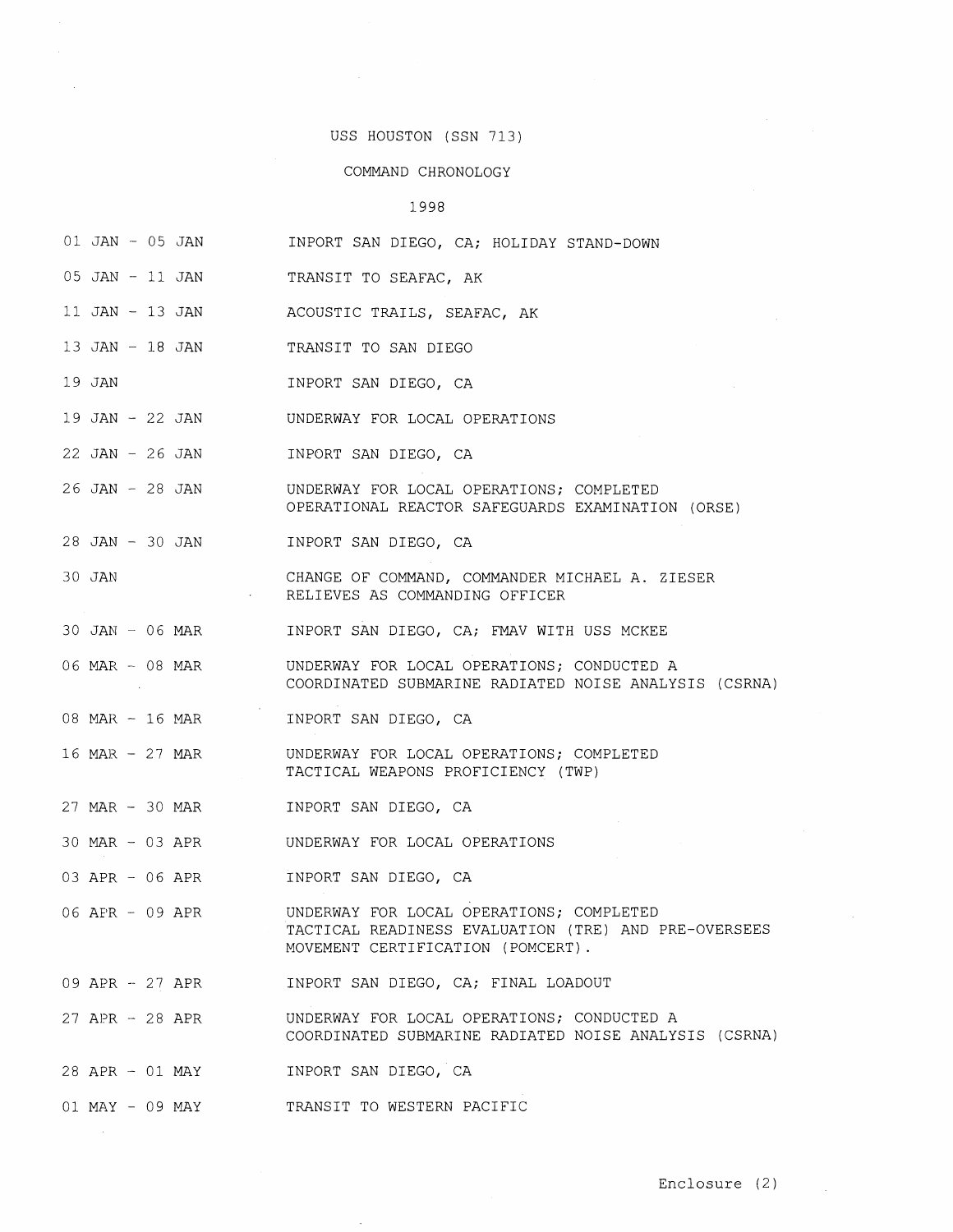| 09 MAY                             | INCHOP TO SEVENTH FLEET                                                                        |
|------------------------------------|------------------------------------------------------------------------------------------------|
|                                    | 09 MAY - 13 MAY TRANSIT TO YOKOSUKA, JAPAN                                                     |
| 13 MAY                             | PERSONNEL TRANSFER, YOKOSUKA, JAPAN                                                            |
| 13 MAY - 15 MAY                    | TRANSIT TO OKINAWA, JAPAN                                                                      |
| 15 MAY                             | PORT VISIT OKINAWA, JAPAN                                                                      |
| 15 MAY - 14 JUN WESTPAC OPERATIONS |                                                                                                |
|                                    | 15 JUN - 18 JUN PORT VISIT SASEBO, JAPAN                                                       |
|                                    | 19 JUN - 27 JUN COMPLETED SHINKAME AND JAPANESE DEFENCE FORCE<br>ADVANCED EXERCISE             |
| 27 JUN                             | PERSONNEL TRANSFER, SASEBO, JAPAN                                                              |
| 27 JUN - 03 JUL                    | TRANSIT TO SOUTH CHINA SEA                                                                     |
| 04 JUL - 05 JUL                    | COMPLETED EXERCISE MERGATE WITH ROYAL SINGAPORE<br>NAVY                                        |
|                                    | 06 JUL - 07 JUL TRANSIT TO GULF OF THAILAND                                                    |
|                                    | 08 JUL - 12 JUL PORT VISIT PATTAYA, THAILAND                                                   |
|                                    | 13 JUL - 16 JUL COMPLETED EXERCISE CARAT-THAILAND PHASE                                        |
| 17 JUL - 25 JUL                    | TRANSIT TO GUAM                                                                                |
| $25$ JUL $-$ 20 AUG                | INPORT GUAM, FMAV WITH USS FRANK CABLE                                                         |
| 21 AUG - 24 AUG                    | TRANSIT TO YOKOSUKA, JAPAN                                                                     |
|                                    | 25 AUG - 30 AUG PORT VISIT YOKOSUKA, JAPAN                                                     |
| 31 AUG - 13 OCT WESTPAC OPERATIONS |                                                                                                |
| 14 OCT - 16 OCT                    | PORT VISIT YOKOSUKA, JAPAN                                                                     |
| 17 OCT - 20 OCT                    | TRANSIT TO EASTPAC                                                                             |
| 21 OCT                             | INCHOP TO THIRD FLEET                                                                          |
| 21 OCT - 23 OCT                    | TRANSIT TO PEARL HARBOR, HI                                                                    |
| 23 OCT                             | PERSONNEL TRANSFER; PEARL HARBOR, HI                                                           |
| 23 OCT - 29 OCT                    | TRANSIT TO SAN DIEGO, CA                                                                       |
| 29 OCT                             | PERSONNEL TRANSFER; SAN DIEGO, CA                                                              |
| 29 OCT - 30 OCT                    | UNDERWAY FOR LOCAL OPERATIONS; COMPLETED<br>OPERATIONAL REACTORS SAFEGUARDS EXAMINATION (ORSE) |

2 Enclosure (2)

 $\sim 100$ 

 $\mathcal{L}_{\mathcal{L}}$ 

 $\ddot{\phantom{a}}$ 

 $\sim 10^{-11}$ 

 $\bar{\mathcal{A}}$ 

 $\mathcal{L}^{\mathcal{L}}$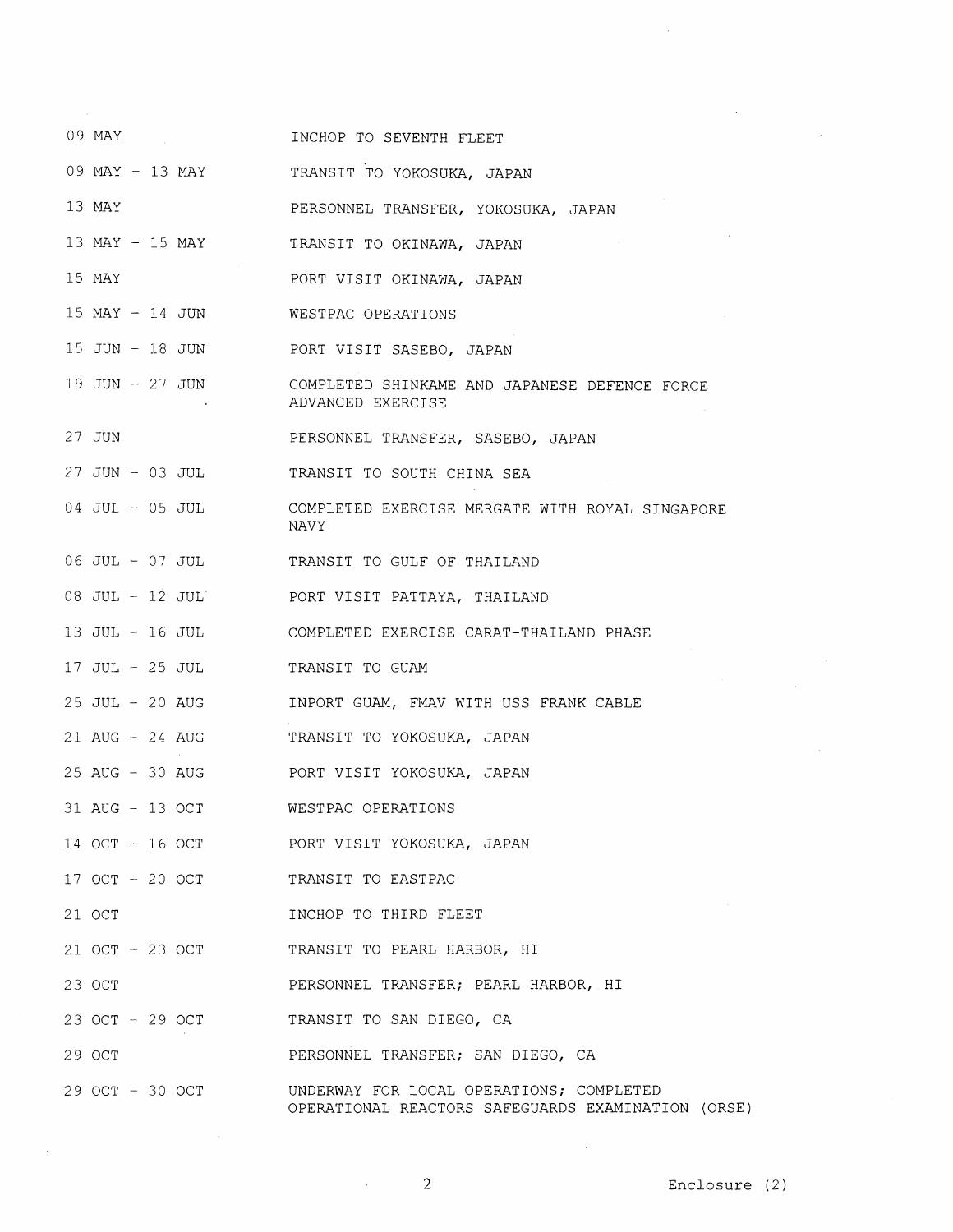| 31 OCT - 29 NOV    | INPORT SAN DIEGO, CA; POST DEPLOYMENT STANDOWN                                                              |
|--------------------|-------------------------------------------------------------------------------------------------------------|
| 30 NOV - 05 DEC    | UNDERWAY FOR LOCAL OPERATIONS; CONDUCTED<br>SPECIAL OPERATIONS                                              |
| $06$ DEC $-10$ DEC | INPORT SAN DIEGO, CA                                                                                        |
| 10 DEC             | UNDERWAY FOR LOCAL OPERATIONS; CONDUCTED A VIP<br>CRUISE FOR THE SENIOR SEMINAR AT THE FOREIGN<br>INSTITUTE |

 $\mathcal{A}$ 

11 DEC - 31'DEC INPORT SAN DIEGO, CA; HOLIDAY STANDOWN the control of the control of the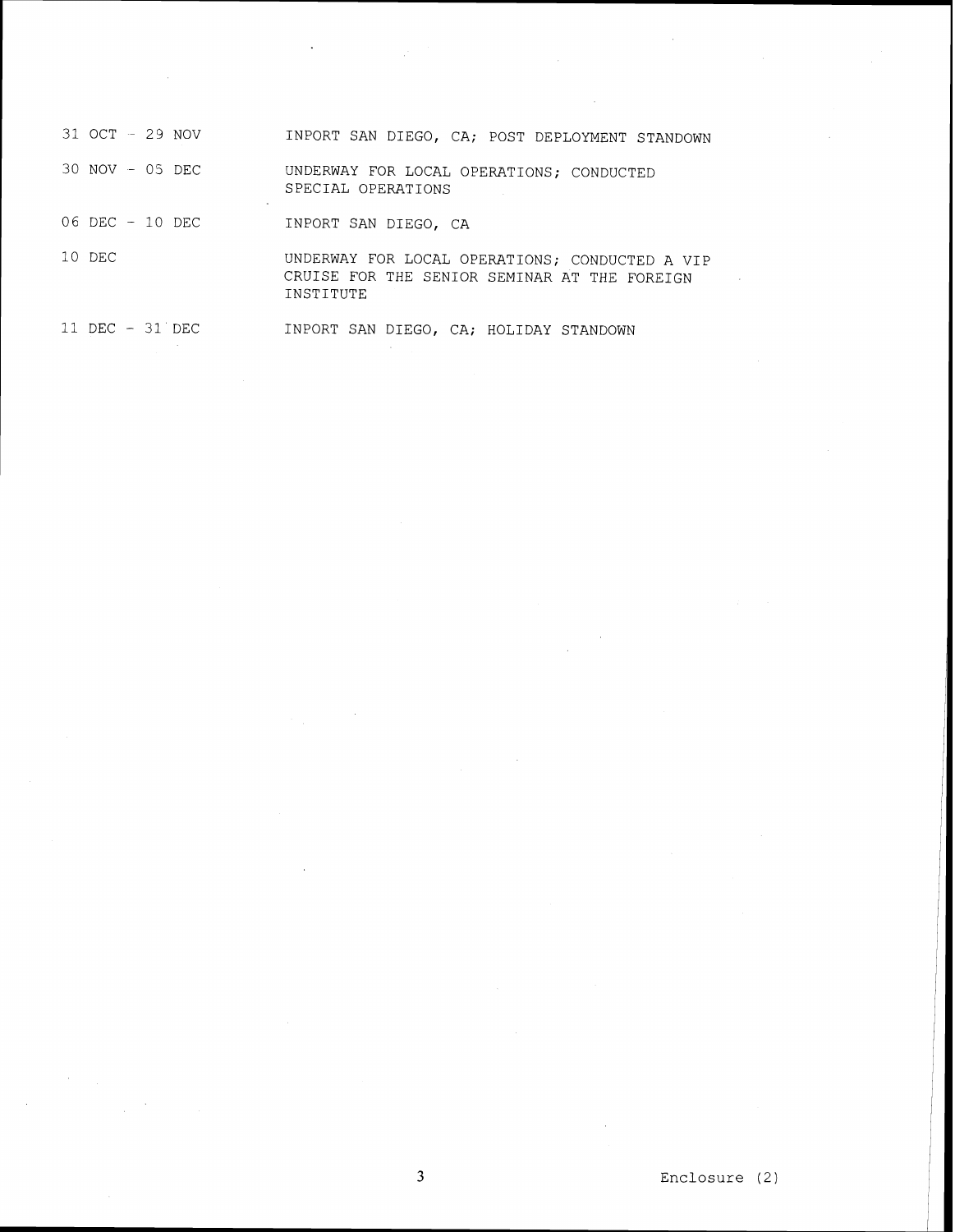#### USS HOUSTON (SSN 713)

#### COMMAND NARRATIVE

1998

11 JAN - 13 JAN ACOUSTIC TRAILS, SEAFAC, AK - Conducted acoustic monitoring of HOUSTON'S sound signature. This involved numerous test runs with various equipment line-ups and ship control parameters. Precise ship handling coupled with extremely accurate navigation was required to successfully complete the agenda.

26 JAN - 28 JAN OPERATIONAL REACTOR SAFEGUARDS EXAMINATION - A two day administrative review of engineering documents, personnel interviews and monitoring drill and evolution performance. Successfully completed this comprehensive exam administered under the supervision of CINCPACFLT.

30 JAN CHANGE OF COMMAND - Commander MICHAEL A. ZIESER relieved Commander DALE M. NEES as Commanding Officer. Guest speaker was Rear Admiral AL KONETZKI, Commander, Submarine Group Seven.

06 MAR - 08 MAR COORDINATED SUBMARINE RADIATED NOISE ANALYSIS (CSRNA) - USS PORTSOUTH (SSN 707) conducted acoustic monitoring of HOUSTON's sound signature. This involved numerous test runs with various equipment line-ups and ship control parameters. Precise ship handling coupled with extremely accurate navigation was required to successfully complete the agenda.

16 MAR - 27 MAR TACTICAL WEAPONS PROFICIENCY - Demonstrated the ability to successfully employ exercise torpedoes, and to simulate the launch of numerous Tomahawk missiles in a simulated hostile environment. Evaluated by Commander, Submarine Squadron ELEVEN.

06 APR - 09 APR TACTICAL READINESS EVALUATION AND PRE-OVERSEES MOVEMENT CERTIFCATION - An extensive three day examination in which the ship demonstrated the ability to operate in both peacetime and wartime mission scenarios. Evaluated by Commander Submarine Force, U.S. Pacific Fleet. Certified by Commander, Submarine Squadron ELEVEN as ready to deploy to the Western Pacific.

27 APR - 28 APR COORDINATED SUBMARINE RADIATED NOISE ANALYSIS (CSRNA) - USS CHEYENNE (SSN 773) conducted acoustic monitoring of HOUSTON'S sound signature. This involved numerous test runs with various equipment line-ups and ship control parameters. Precise ship handling coupled with extremely accunte navigation was required to successfully complete the agenda.

15 MAY - 14 JUN WESTPAC OPERATIONS - Completed special operations under the Tactical Command of Commander Task Group FOURTEEN PT TWO (COMSUBPAC).

19 JUN - 27 JUN SHIN KAME AND JAPANESE DEFENCE FORCE ADVANCED EXERCISE - SHIN KAME (98-2) was a series of submarine tracking and free play exercises conducted in cooperation with JDS WAKASHIO. During the JDS ADVANCED EXERCISE, HOUSTON acted in concert with other Orange Forces simulating attacking a Blue Force Surface Action Group tasked with defending Japanese Territorial Waters. Participants included JDS KONGO, JDS HAMANA, and JDS SAWAKAZE.